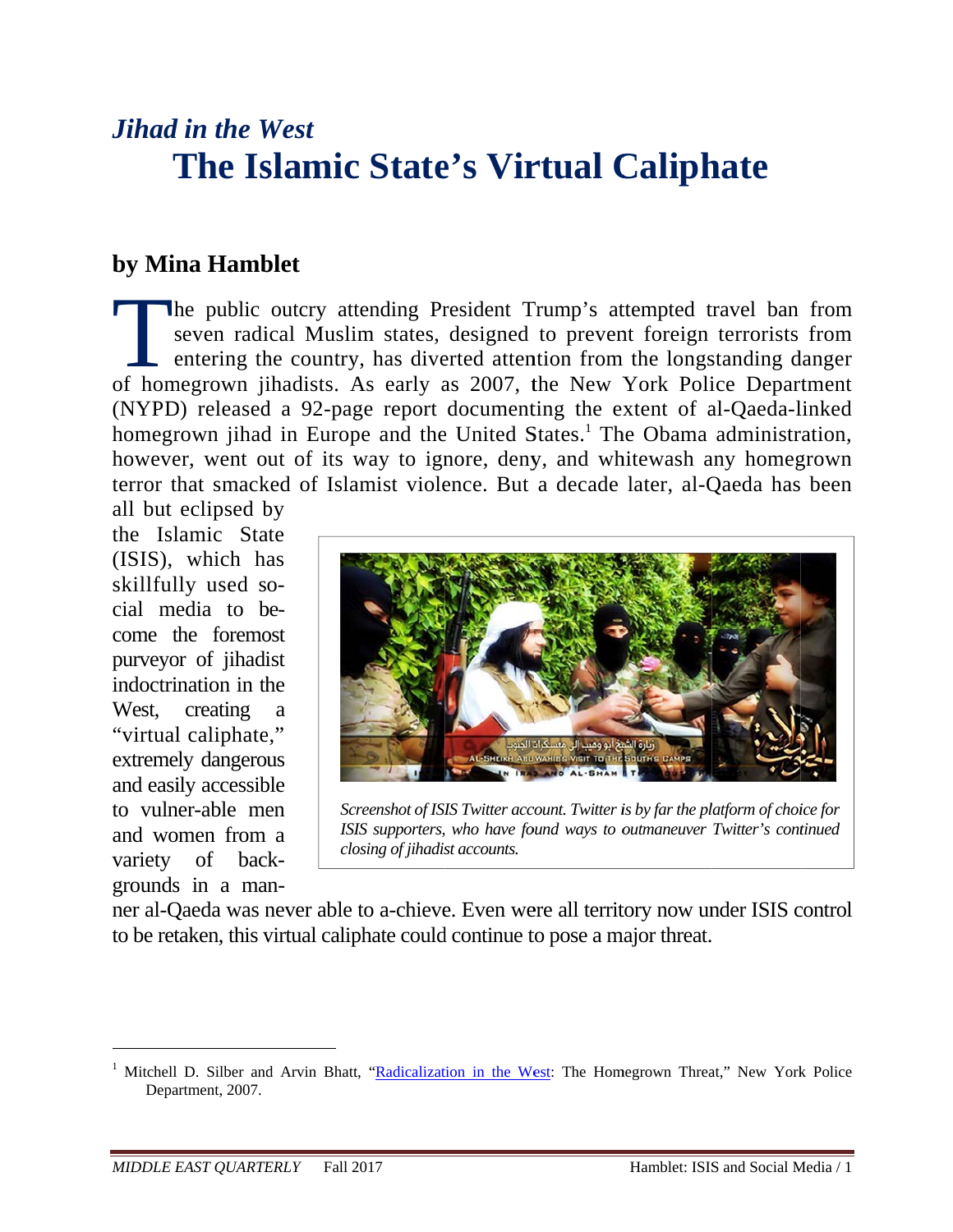### **Cyber Radicalization**

While the NYPD's report noted the Internet "as a driver and enabler for the process of radicalization" for al-Qaeda,<sup>2</sup> this was largely limited to the terrorist group's use of chatrooms, which represent only a small portion of the Internet's potential. Indeed, according to a 2011 Rand Institute study, while al-Qaeda "does 99 percent of its work on the Internet," its scope is limited to merely a few cyber platforms, demonstrating its simplistic utilization of the Internet.3 By contrast, ISIS has taken a more advanced approach, targeting and utilizing a number of

novel platforms to preach its jihadist ideology, thus blending tradition and technology in a sophisticated manner. Running a  $$2$  billion campaign<sup>4</sup> thanks to its oil monopoly in Syria,<sup>5</sup> the group expertly commands usage of the cyber community in a multitude of forms: Twitter is by far the platform of choice among forums such as Facebook, Google, Tumblr, Kik, WhatsApp, and more.6 Coupled with its use of more under-the-radar messaging apps such as Telegram (which is encrypted) and Surespot,

 $\overline{a}$ 



*The Russian messaging app, Telegram, which provides almost complete anonymity to its users and relies on encryption, dedicates whole channels to ISIS and its ideology.*

ISIS is able to maintain a constant and steady presence on the Internet.

*Constant accessibility*. Not only is ISIS using nontraditional and innovative cyber platforms, but it is also ensuring continuous access to their content. Its supporters have found ways to outmaneuver Twitter's continued closing of jihadist accounts, notably via Bait al-Ansar (literally, the House of Supporters), which allows users to recreate new accounts quickly without having to enter new information.<sup>7</sup> In fact, as shown by a 2015 George Washington University study, many jihadists view account suspensions as "badges of honor."8 Twitter campaigns—such as "Hashtag Jihad"—are also utilized to encourage Americans to join the fight in Syria, according to the Middle East Media Research Institute (MEMRI) Cyber and Jihad Lab.9

 $2$  Ibid, p. 8.

<sup>&</sup>lt;sup>3</sup> Brian Michael Jenkins, "Virtual Dogs and Stray Armies: Radicalization and Recruitment to Jihadi Terrorism in the United States since 9/11," The Rand Corporation, Santa Monica, Calif., 2011.

<sup>4</sup> *Newsweek,* Jan. 5, 2015.

<sup>5</sup> *Financial Times,* Oct. 14, 2015.

<sup>&</sup>lt;sup>6</sup> Lorenzo Vidino and Seamus Hughes, "ISIS in America: From Retweets to Raqqa," George Washington University Program on Extremism, Dec. 2015, p. 21.

<sup>&</sup>lt;sup>7</sup> "Bank Al-Ansar," MEMRI Cyber and Jihad Lab, Middle East Media Research Center, Washington, D.C., July 6, 2016.

<sup>&</sup>lt;sup>8</sup> Vidino and Hughes, "ISIS in America," p. 24.

<sup>&</sup>lt;sup>9</sup> "<u>Bank Al-Ansar,</u>" MEMRI.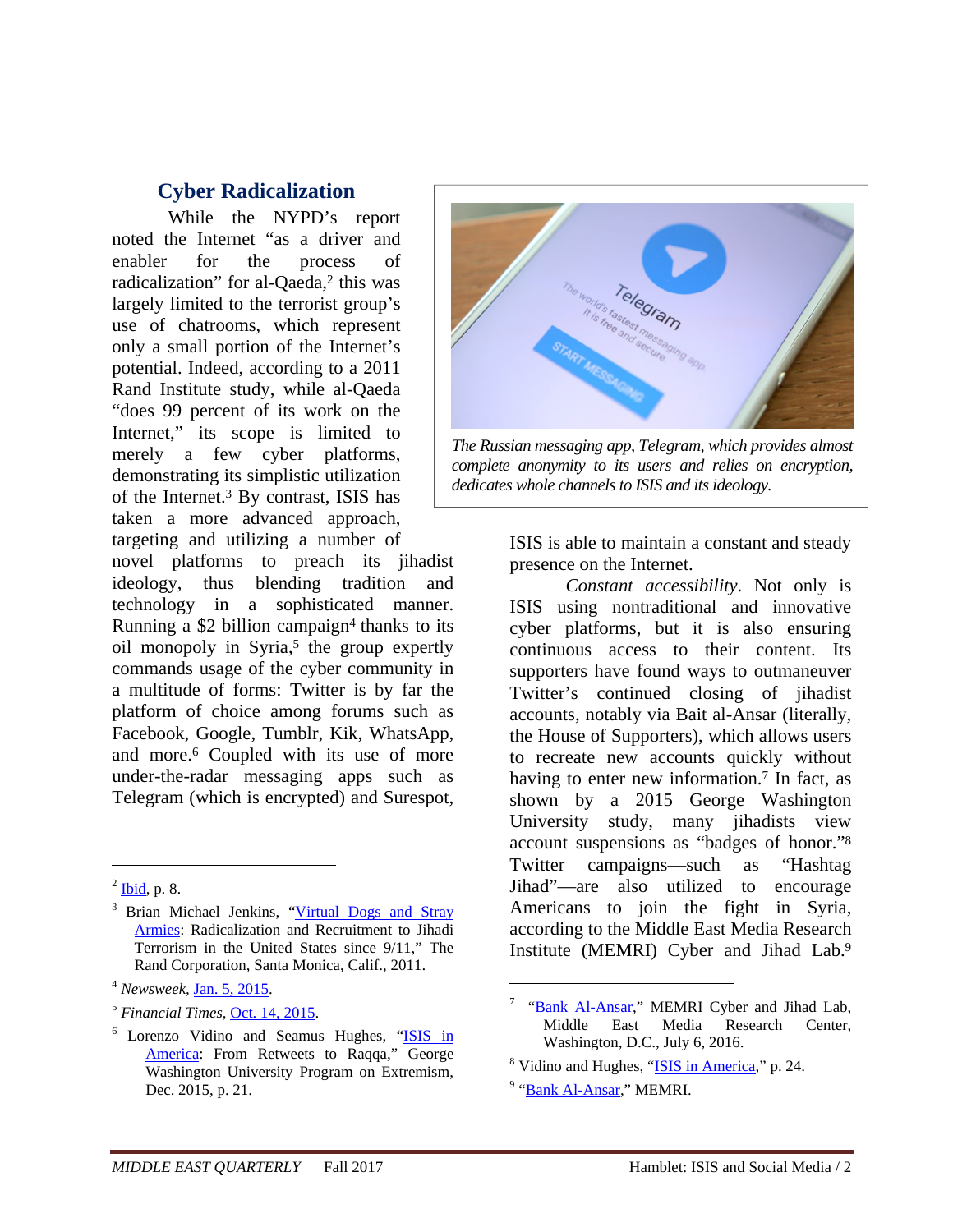At times in 2015, the U.S. government was battling about 90,000 tweets a day, according to a State Department

spokeswoman; and while a militant may be killed, a tweet cannot.<sup>10</sup>

Highly popular sites are not the only form of jihadist communication. The more covert Russian messaging app, Telegram, which provides almost complete anonymity to its users and relies on client-server/serverclient encryption, dedicates whole channels to ISIS and its ideology. "The Nasheed Gallery," a channel on the app, allows supporters (and potential supporters) to listen to *jihadi nasheed*s, also known as Islamic songs.11 The songs are a "main factor in reinforcing the group's narrative and attracting new recruits," according to MEMRI.12 This channel and channels similar to it can be accessed anytime, granting potential supporters unlimited access to jihadist ideology.

*The radicalization echo chamber*. The success of ISIS's Twitter campaign can be attributed to its use of the platform as a "radicalization echo chamber," namely the sharing and spreading of jihadist propaganda for continued consumption by other supporters and, even more importantly, potential supporters. The chamber is comprised of three user groups: nodes, amplifiers, and shout-outs that can best be understood as a tier-like system.13 The nodes (first tier) are by far the loudest and most authoritative voices in the social media jihad realm, tweeting out videos, phrases, articles, etc. The amplifiers

 $\overline{a}$ 

**While a militant may be killed, a tweet cannot.** 

then engage the content further by retweeting material from the nodes; and while not necessarily presenting new material

and propaganda, they actively utilize the node twitter accounts. Finally, shout-outs allow users to become familiar with ISIS accounts by giving them a "shout out," or naming them in tweets, thus promoting the original node accounts, making the shout-out users "vital to the survival of the ISIS online scene."14 The average ISIS Twitter account has one thousand followers,15 and the echo chamber process is an integral part of ensuring the continued success of the accounts.

*Resulting recruit success.* By constantly capitalizing on modern technology, ISIS supporters are able to continually engage the online community as "keyboard warriors." However, the online jihad is not merely talk. Between March 2014 and November 2015, 82 people within the United States were arrested on charges related to promoting terrorism or attempting to initiate an attack. Of the 82 individuals, 39 (47.5 percent) had a strong social media presence prior to their interdiction.16

In addition, the number of arrests made among ISIS and al-Qaeda supporters in the United States highlights the recruiting success of ISIS. A 2011 Rand Institute report identified 176 people who had been interdicted or arrested following 9/11,17 an average of 1.5 al-Qaeda recruits per month on American soil. On the other hand,

<sup>&</sup>lt;sup>10</sup> CNN, Feb. 25, 2015.

<sup>&</sup>lt;sup>11</sup> "Bank Al-Ansar," MEMRI.

<sup>12 &</sup>quot;Telegram 'Nasheed Gallery' Channel," MEMRI Cyber and Jihad Lab, July 11, 2016.

<sup>&</sup>lt;sup>13</sup> Vidino and Hughes, "ISIS in America," p. 24.

 $14$  Ibid., p. 24.

<sup>&</sup>lt;sup>15</sup> Jonathon Morgan and J.M. Berger, "The ISIS Twitter Census: Defining and describing the population of ISIS supporters on Twitter," Brookings Institute, Washington, D.C., Mar. 5, 2015, p. 3.

<sup>&</sup>lt;sup>16</sup> Sebastian Gorka and Katherine Gorka, "ISIS: The Threat to the United States," Threat Knowledge Group, McLean, Va., Nov. 2015, p. 9.

<sup>&</sup>lt;sup>17</sup> Jenkins, "Virtual Dogs and Stray Armies."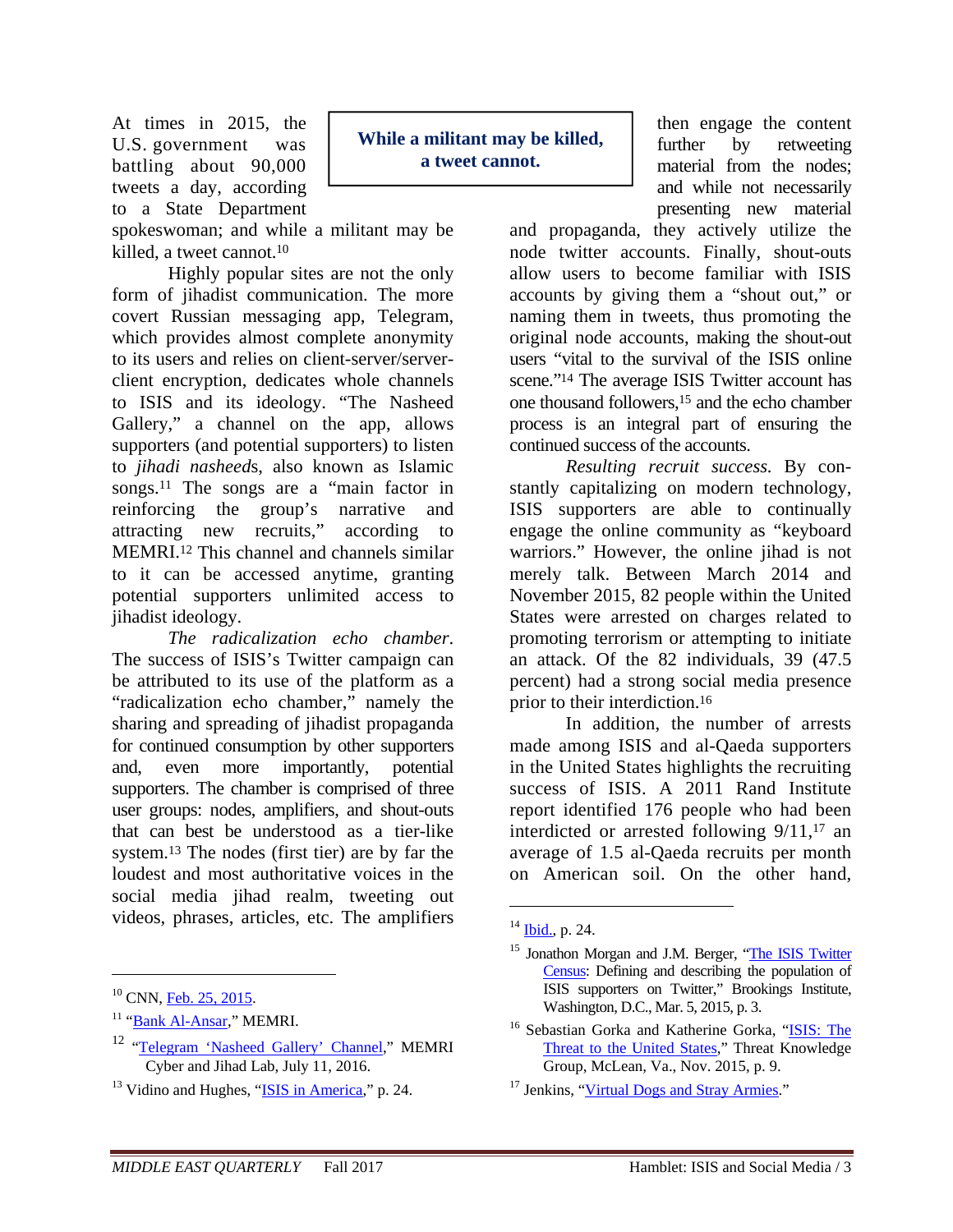ISIS averages 4.1 recruits per month, a 300 percent increase in recruitment rates over al-Qaeda.18

## **Demographic Variances and Similarities**

Analyzing the recruitment rate is an integral part of measuring ISIS's reach, but the demographics of its supporters are an equally important way to understand its success in U.S.-based radicalization. Although there are some similarities among individuals radicalized by al-Qaeda and ISIS, the latter group has managed to broaden the demographic

base in a number of ways, a reflection of its successful social media outreach campaign. The NYPD report found most al-Qaeda supporters to be second or third generation males under the age of 35 from "Middle Eastern, North African, and South Asian cultures," highlighting that "middle class families and students appear[ed] to provide the most fertile ground for the seeds of radicalization."19 By contrast, most ISIS supporters are males under the age of 26, from a wide range of ethnic backgrounds and social classes. Understanding the ISIS audience highlights how the organization is poised to continue to target successfully a young and extremely vulnerable demographic.

*Age.* At a quick glance, the



<sup>&</sup>lt;sup>19</sup> Silber and Bhatt, "Radicalization in the West," p. 24.



*Most ISIS supporters are males under the age of 26, from a wide range of ethnic backgrounds and social classes. This appeal to youth and diversity among foreign fighters can, in part, be attributed to ISIS's use of social media. Graphic: GW Program on Extremism.*

comparative demographic overview of radicalized Western supporters from al-Qaeda and ISIS seems nearly identical, with "young and male" being the most obvious description. However, to place the supporters of both groups in the same category is to ignore the youthful trend of the Islamic State and its path across a variety of social and economic cleavages, all of which highlight the expansive success of its radicalization tactics. Most obviously and perhaps most importantly, the drop of supporters' median age from 35 to 26 signals the success ISIS has in reaching a younger audience, once again a facet of its effective social media campaign. According to the Pew Research Center, 86 percent of people between the ages of 19-29 utilize social media.20 The decrease in average supporter age by nine

 $\overline{a}$ 

<sup>&</sup>lt;sup>20</sup> "Social Networking Fact Sheet," Pew Research Center, Washington, D.C., Jan. 12, 2017.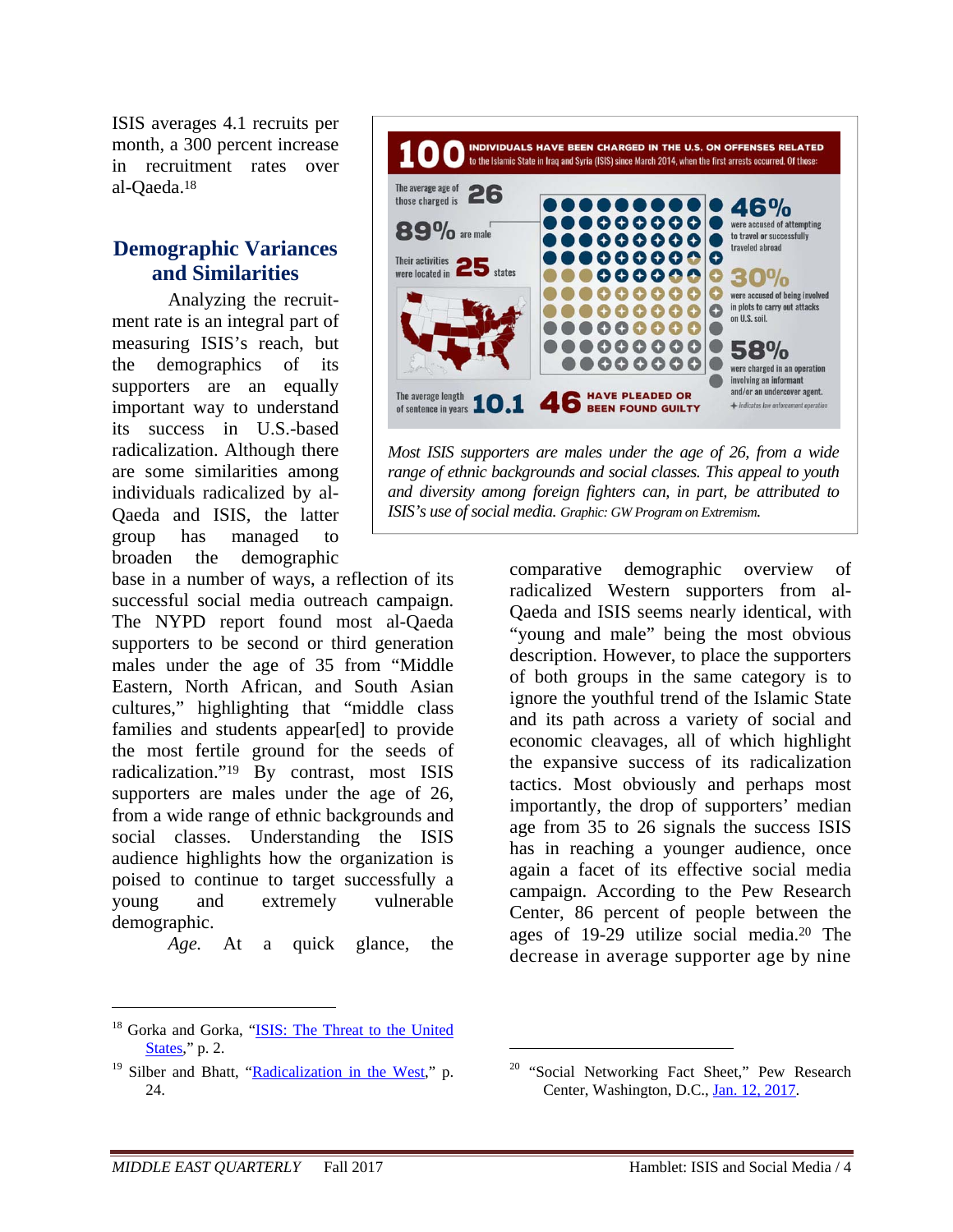years is a testament to the success of ISIS in skillfully using social media.

While many of the case studies used by

the 2007 NYPD report focused on men in their thirties taking part in jihad, it is the stories of young teens fleeing their Western nations to join ISIS and their potential for exporting jihadist terrorism to the West on their return home that has dominated headlines over the past few years. This is not to say that the NYPD report inaccurately assessed the profile of al-Qaeda supporters, but rather to highlight how ISIS has expanded beyond that initial demographic to capture a larger berth of supporters. In a 2015 briefing on the foreign terrorist threat of ISIS, U.S. assistant attorney general John Carlin noted,

> this is a social media-driven threat, in over 50 percent of the cases the defendants are 25 years or younger, and in over a third of the cases, they are 21 years or younger. And for us in confronting the terrorist threat, that is different than the demographic we saw who went to support core al-Qaida in the Afghanistan region.<sup>21</sup>

*Ethnicity.* Age is not the only shifting demographic. Indeed, the case studies of the NYPD report are marked by the distinguishing demographic feature of 30 something Middle Eastern men. In Madrid's 2004 attack, London's 2005 bombing, the attempted New York City Herald Square bombing, etc., all the perpetrators came from relatively middle class families from either the Middle East or Pakistan. The report even highlights the universities the men attended,

21 John P. Carlin, briefing, Foreign Press Center, New York, Sept. 28, 2015.

**ISIS supporters represent a broad international spectrum, with some 40 percent being converts to Islam.** 

types of families they grew up in, and even one fighter's estimated estate worth in one case.<sup>22</sup> By contrast, ISIS followers are "not confined to any

ethnic group,"23 nor is their economic background the same. Supporters of ISIS represent a broad international spectrum, with some 40 percent being converts to Islam.24 Though the list of examples is long and diverse, ultimately all of them represent a fundamental shift in demographics from specific ethnic groups to the expansion of the jihadist Western radicalization movement. This variation of ISIS supporters attests to its success. Once again, its utilization of social media has granted it access to a number of ethnic groups and nationalities and has contributed to diversity among foreign fighters.

#### **The Indoctrination Process**

While it is apparent that ISIS achieved (and continues to achieve) greater success than al-Qaeda in radicalizing Western citizens, a comparison of the methods used by the two terror groups finds the process to be strikingly similar. The NYPD report, heavily criticized for its discussion of the pattern of indoctrination when published in 2007, holds up as a credible source for understanding the process of radicalization when analyzed next to a study of ISIS radicalization. The 2007 report broke new ground in publishing its analysis of both the indoctrination pattern and the spectrum of radicalization. It highlights that, though the demographics and platforms utilized by ISIS

 $\overline{a}$ 

 $22$  Silber and Bhatt, "Radicalization in the West," p. 26.

 $23$  Carlin, briefing, Sept. 28, 2015.

 $24$  Vidino and Hughes, "ISIS in America," p. 6.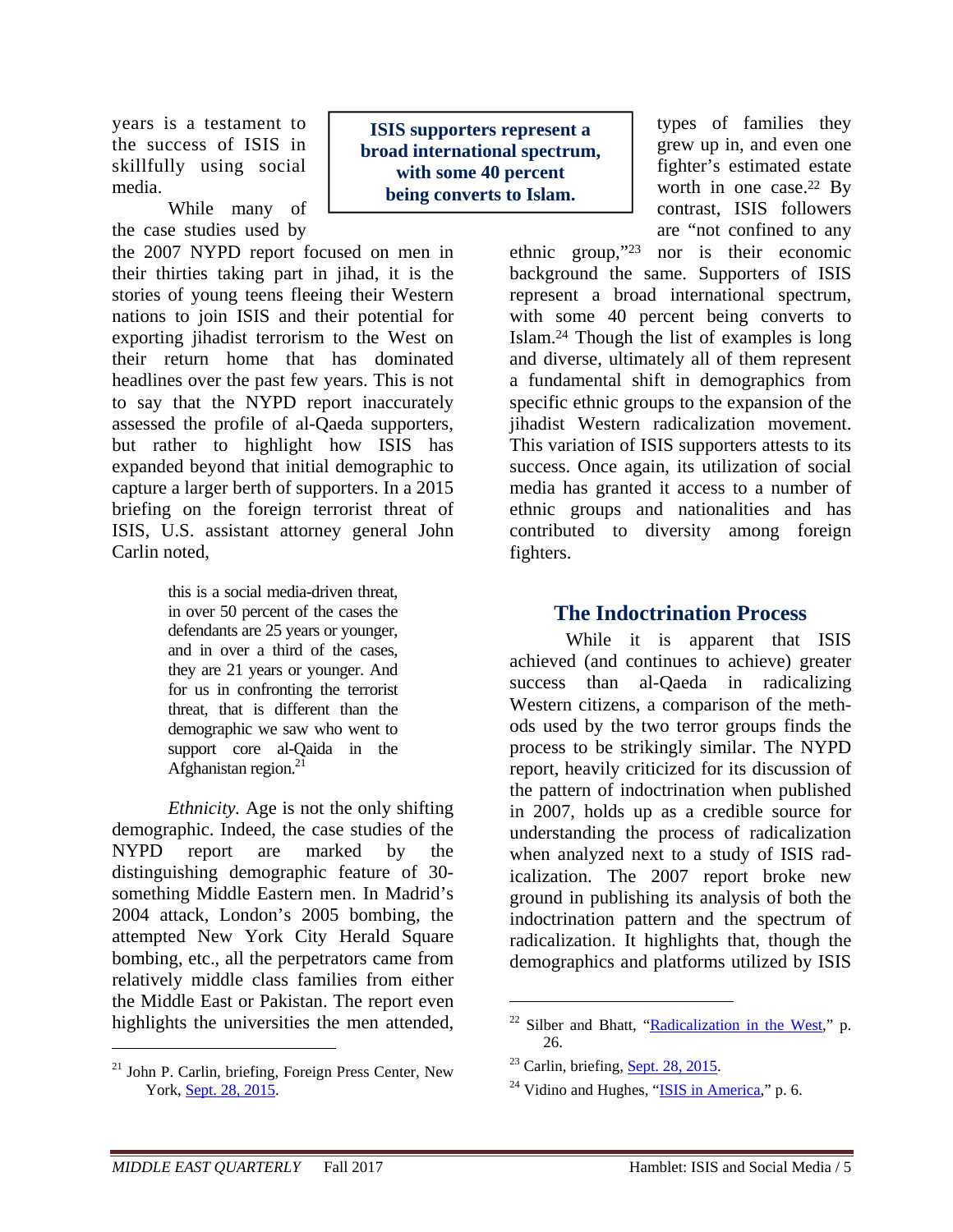are more successful in garnering support, the specific process an individual must complete (and the environment that triggers it) is largely the same.

*Four stages to radicalization.* The NYPD report found the radicalization process to be a clearly defined structure, with the following four distinct phases:

- Pre-radicalization: life before adoption of Salafi jihadist ideology.
- Self-identification: exploration into Salafi Islam.
- Indoctrination: intensification of beliefs, complete adoption of ideology.
- Jihadization: acceptance of the duty to wage jihad; planning and execution of attack.25

While each phase is important in its own right, the greatest overlap for al-Qaeda and ISIS supporters occurs in the first stage: pre-radicalization. It is in this vulnerable stage that the exploration into jihad first begins; and despite the divergent radicalization tactics of the two terror groups, the pre-radicalized lives of their followers prove to be nearly identical, underscoring the unchanging nature of those most susceptible to jihadist indoctrination, namely individuals looking for the "meaning of life" and seeking identity. By and large, they lead



*Travel to Middle Eastern countries can be a powerful mechanism in strengthening jihadist ideology within a person and providing training in how to commit to jihad. At least 51 percent of ISIS recruits since February 2014 traveled to or attempted to travel to Syria, providing greater access to its ideology and training.*

ordinary lives but feel estranged from society and are motivated by an activist spirit.26

This loneliness, averageness, and desire for community are some of the key catalysts for seeking jihadist propaganda, and this narrative has hardly shifted with the rise of ISIS. German researcher Daniel Koehler, who evaluated three Somali-American teens who attempted to travel to Syria, found a number of pre-radicalization signs similar to those outlined in 2007, which he termed the "radicalization recipe." A number of factors set off the process, including, "experiences of racism, bullying, lack of education. … anything that frustrates you and alienates you from your hosting society."27 These vulnerabilities provide a fertile breeding ground for al-Qaeda and ISIS recruits alike.

 $\overline{a}$ 

<sup>25</sup> Silber and Bhatt, "Radicalization in the West," pp. 6-7.

 $^{26}$  Ibid., pp. 18-9.

<sup>&</sup>lt;sup>27</sup> Daniel Koehler, interview, "Radicalization Recipe: Why Young People Are Drawn to ISIS," *Weekend Sunday Edition*, National Public Radio, June 5, 2016.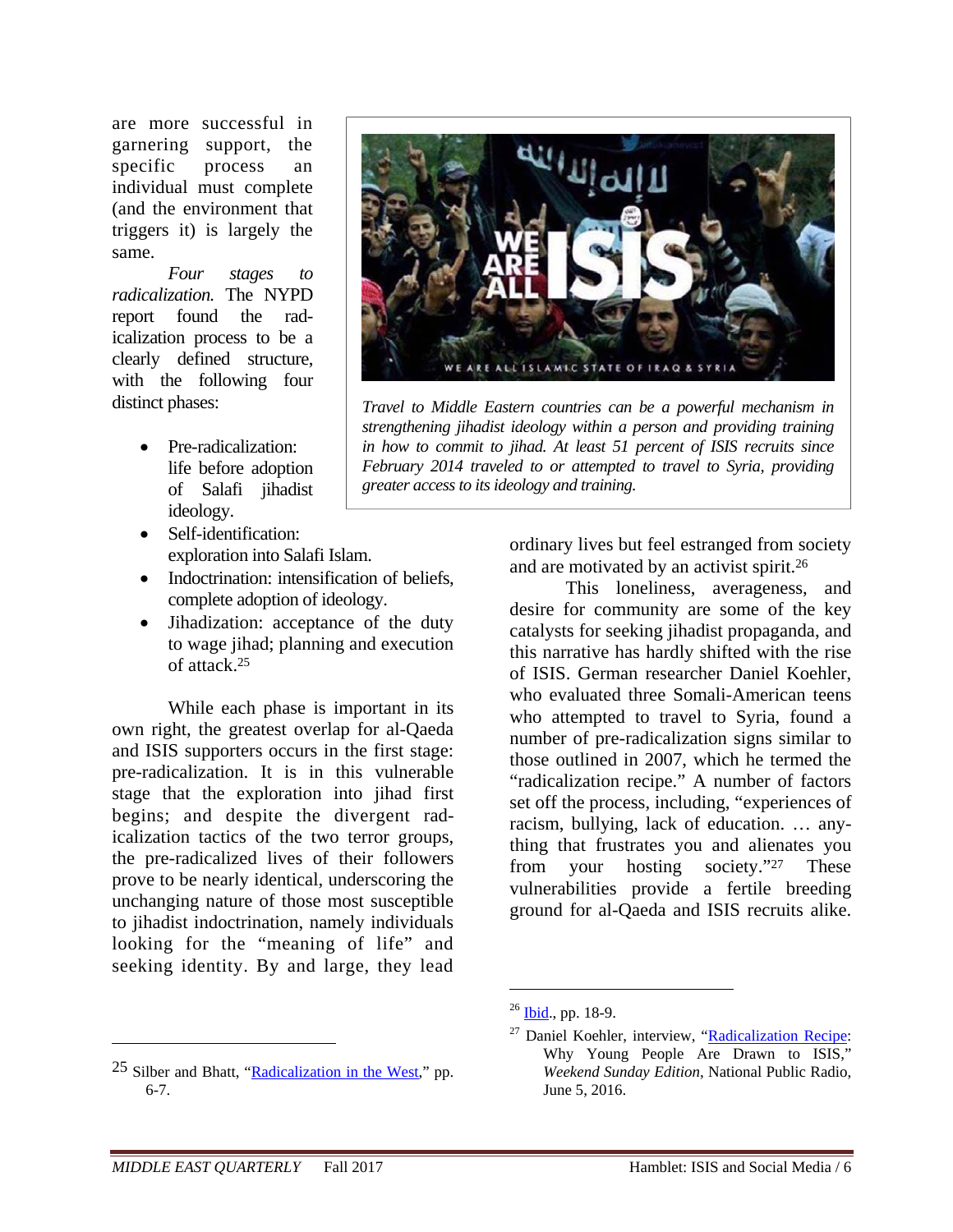In later stages, such as self-identification, the ISIS recruits are driven by a certain interpretation of Islam they find

compelling, which is intensified when coupled with their "warrior spirit."28 The path to radicalization among al-Qaeda supporters is set with the same markers according to the NYPD report, which notes the presence of "activist-like commitment or responsibility to solve global political grievances through violence."29

*A spectrum of threat.* While the radicalization process, especially in its earlier stages, is enticing to young people and dangerous if completed, not every potential recruiter emerges as a jihad-driven terrorist. The process acts as a funnel: At every stage, the pool of recruiters grows smaller.<sup>30</sup> Similarly, not every ISIS supporter commits to jihad. Some never manifest beyond their keyboard warrior persona while others withdraw when the moment of truth arrives (e.g., traveling to Syria or carrying out a terror attack in their Western home country).31 Ultimately, both spectrums for al-Qaeda and ISIS recruits tell a similar story: These supporters are the minority, not the majority, of Muslims, and embarking upon the process does not wholly commit someone to jihad.

*Accessibility helps ISIS.* A final note about indoctrination worth mentioning is the role of travel. In many cases, travel to Middle Eastern countries can be a powerful mechanism in strengthening jihadist ideology within a person and providing training in

 $28$  Ibid.

1

 $29$  Silber and Bhatt, "Radicalization in the West," p. 84.

**Through social media, ISIS has succeeded in commanding the attention of millions.** 

how to commit to jihad.<sup>32</sup> While al-Qaeda encouraged travel, and all the case studies examined by the NYPD report include

individuals who traveled or attempted to travel, there are significant differences in the accessibility of these states. Afghanistan, for example, can be difficult to  $access^{33}$  while Syria and Iraq were, until recently, easier to reach with the largest entry point being through Turkey although the abortive July 2016 coup d'état there seems to have had a moderating impact.34 At least 51 percent of ISIS recruits since February 2014 traveled to or attempted to travel to Syria,<sup>35</sup> providing greater access to its ideology and training.

#### **Conclusion**

While the process of jihadist radicalization in the West is not unique to the twenty-first century, a comparison of the tactics used by al-Qaeda and ISIS highlights how it has rapidly evolved over a short period of time due to the introduction of new propaganda tools, most notably modern social media with its massive appeal to Western youth. Through an easily accessible social media campaign, using such platforms as Twitter, ISIS has succeeded in commanding the attention of millions. Its constant presence on the Internet has translated to greater recruitment rates than al-Qaeda, a younger demographic, and a more diverse ethnic base. At the same time, the

 $30$  Ibid.," p. 10.

 $31$  Vidino and Hughes, "ISIS in America," p. 33.

 $32$  Silber and Bhatt, "Radicalization in the West," p. 45.

<sup>33</sup> Gorka and Gorka, "ISIS: The Threat to the United States," p. 7.

 $34$  Ibid., p. 7.

 $35$  Vidino and Hughes, "ISIS in America," p. 6.